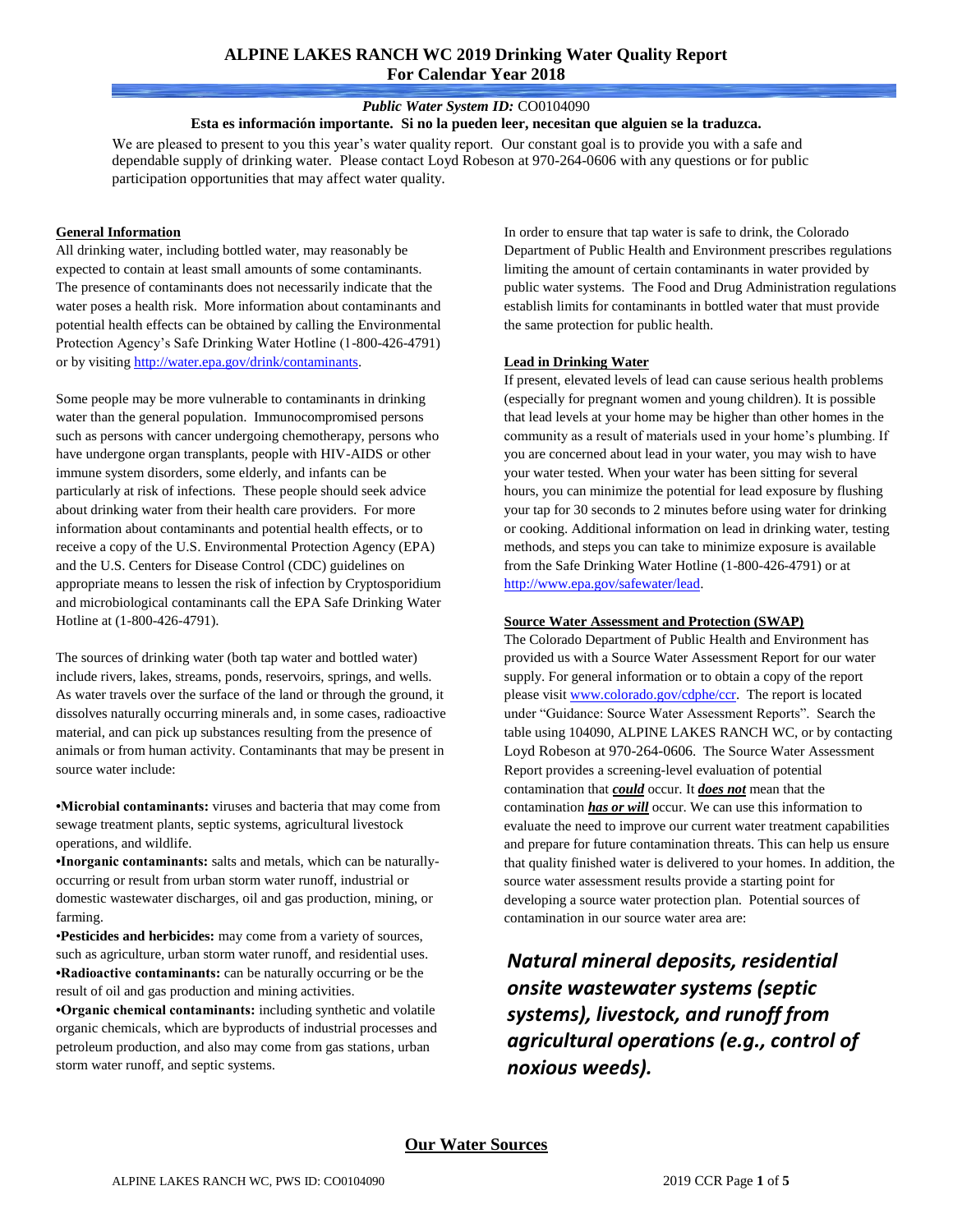| <b>Sources (Water Type - Source Type)</b>                                                                                                                                                                                                                                                                                                                                                                                                                                                                                                | <b>Potential Source(s) of Contamination</b>                                                                                                                        |
|------------------------------------------------------------------------------------------------------------------------------------------------------------------------------------------------------------------------------------------------------------------------------------------------------------------------------------------------------------------------------------------------------------------------------------------------------------------------------------------------------------------------------------------|--------------------------------------------------------------------------------------------------------------------------------------------------------------------|
| ALPINE MEADOWS UPPER WELL<br>(Groundwater-Well)<br>ALPINE MEADOWS LOWER WELL<br>(Groundwater-Well)<br><b>HEADQUARTERS 1 WELL (Groundwater-</b><br>Well)<br><b>HEADOUARTERS 2 WELL (Groundwater-</b><br>Well)<br>ELK RIDGE 1 WELL (Groundwater-Well)<br>ELK RIDGE 2 WELL (Groundwater-Well)<br>WELL NO 4 (Groundwater-Well)<br>WELL NO 5 (Groundwater-Well)<br><b>HAULED WATER FROM WELL ON</b><br>WHEELS 234837 (Surface Water-Non-Piped,<br>Purchased)<br>HAULED WATER FROM WATER RUNNER<br>204833 (Surface Water-Non-Piped, Purchased) | <b>SWAP REPORT</b> for Alpine Lakes Ranch Water Company was<br>reviewed by John Colbert from CDPHE and no Potential Source(s) of<br>Contamination were identified. |

# **Terms and Abbreviations**

- **Maximum Contaminant Level (MCL)** − The highest level of a contaminant allowed in drinking water.
- **Treatment Technique (TT)**  $A$  required process intended to reduce the level of a contaminant in drinking water.
- **Health-Based** − A violation of either a MCL or TT.
- **Non-Health-Based** − A violation that is not a MCL or TT.
- Action Level (AL) − The concentration of a contaminant which, if exceeded, triggers treatment and other regulatory requirements.
- **Maximum Residual Disinfectant Level (MRDL)** − The highest level of a disinfectant allowed in drinking water. There is convincing evidence that addition of a disinfectant is necessary for control of microbial contaminants.
- **Maximum Contaminant Level Goal (MCLG)** − The level of a contaminant in drinking water below which there is no known or expected risk to health. MCLGs allow for a margin of safety.
- **Maximum Residual Disinfectant Level Goal (MRDLG)** − The level of a drinking water disinfectant, below which there is no known or expected risk to health. MRDLGs do not reflect the benefits of the use of disinfectants to control microbial contaminants.
- **Violation (No Abbreviation)** − Failure to meet a Colorado Primary Drinking Water Regulation.
- **Formal Enforcement Action (No Abbreviation)** − Escalated action taken by the State (due to the risk to public health, or number or severity of violations) to bring a non-compliant water system back into compliance.
- **Variance and Exemptions (V/E)** − Department permission not to meet a MCL or treatment technique under certain conditions.
- **Gross Alpha (No Abbreviation)** − Gross alpha particle activity compliance value. It includes radium-226, but excludes radon 222, and uranium.
- **Picocuries per liter (pCi/L)** − Measure of the radioactivity in water.
- **Nephelometric Turbidity Unit (NTU)** − Measure of the clarity or cloudiness of water. Turbidity in excess of 5 NTU is just noticeable to the typical person.
- **Compliance Value (No Abbreviation)** Single or calculated value used to determine if regulatory contaminant level (e.g. MCL) is met. Examples of calculated values are the 90<sup>th</sup> Percentile, Running Annual Average (RAA) and Locational Running Annual Average (LRAA).
- **Average (x-bar)** − Typical value.
- **Range (R)**  $-$  Lowest value to the highest value.
- **Sample Size (n)** − Number or count of values (i.e. number of water samples collected).
- **Parts per million = Milligrams per liter (ppm = mg/L)** − One part per million corresponds to one minute in two years or a single penny in \$10,000.
- **Parts per billion = Micrograms per liter (ppb = ug/L)** − One part per billion corresponds to one minute in 2,000 years, or a single penny in \$10,000,000.
- **Not Applicable (N/A)** Does not apply or not available.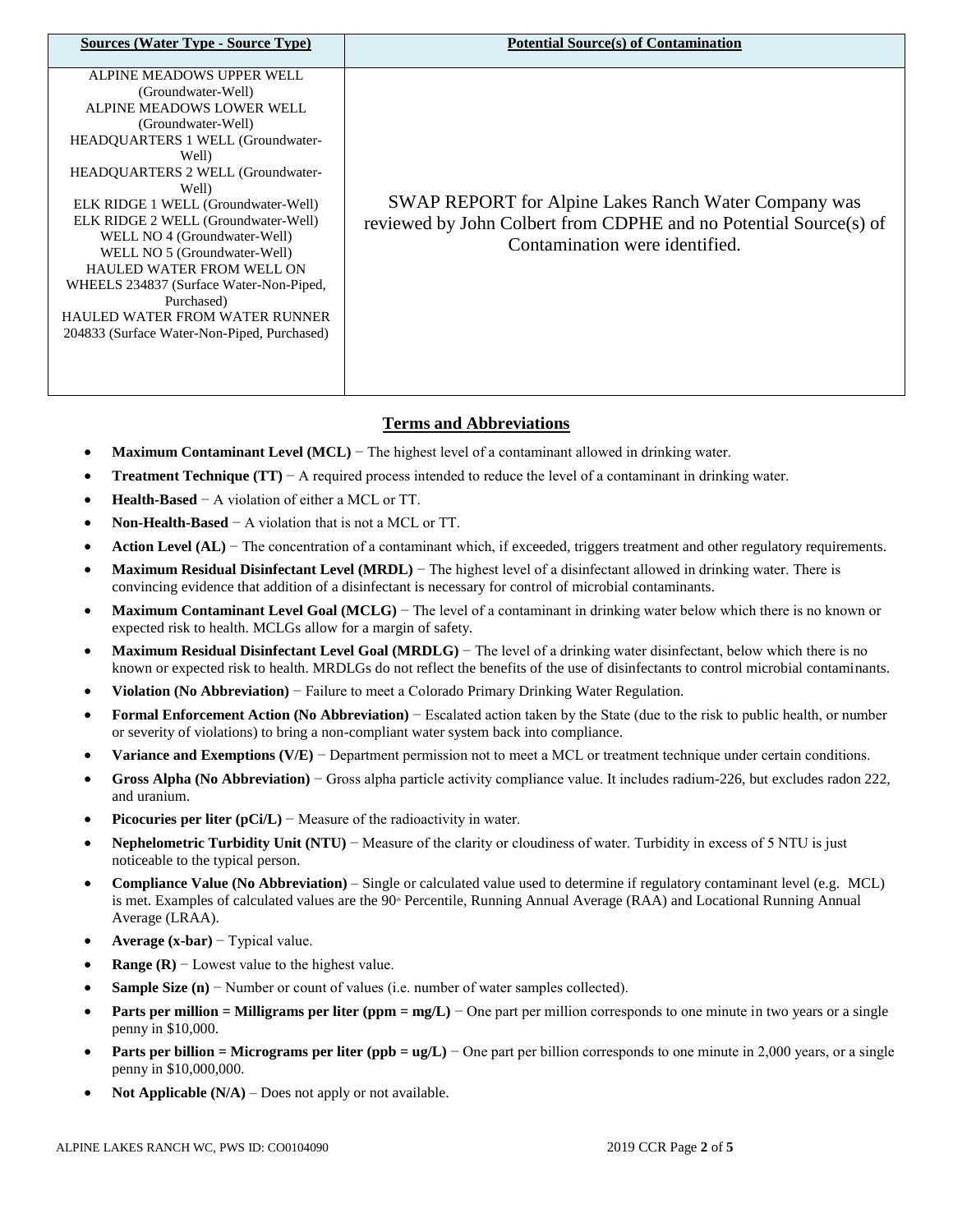- **Level 1 Assessment** A study of the water system to identify potential problems and determine (if possible) why total coliform bacteria have been found in our water system.
- **Level 2 Assessment** A very detailed study of the water system to identify potential problems and determine (if possible) why an E. coli MCL violation has occurred and/or why total coliform bacteria have been found in our water system on multiple occasions.

## **Detected Contaminants**

ALPINE LAKES RANCH WC routinely monitors for contaminants in your drinking water according to Federal and State laws. The following table(s) show all detections found in the period of January 1 to December 31, 2018 unless otherwise noted. The State of Colorado requires us to monitor for certain contaminants less than once per year because the concentrations of these contaminants are not expected to vary significantly from year to year, or the system is not considered vulnerable to this type of contamination. Therefore, some of our data, though representative, may be more than one year old. Violations and Formal Enforcement Actions, if any, are reported in the next section of this report.

**Note:** Only detected contaminants sampled within the last 5 years appear in this report. If no tables appear in this section then no contaminants were detected in the last round of monitoring.

| Disinfectants Sampled in the Distribution System<br><b>TT Requirement:</b> At least 95% of samples per period (month or quarter) must be at least 0.2 ppm $\overline{OR}$<br>If sample size is less than 40 no more than 1 sample is below $0.2$ ppm<br><b>Typical Sources:</b> Water additive used to control microbes |                    |                                                                     |                                                |                              |                               |             |  |  |  |  |
|-------------------------------------------------------------------------------------------------------------------------------------------------------------------------------------------------------------------------------------------------------------------------------------------------------------------------|--------------------|---------------------------------------------------------------------|------------------------------------------------|------------------------------|-------------------------------|-------------|--|--|--|--|
| <b>Disinfectant</b><br><b>Name</b>                                                                                                                                                                                                                                                                                      | <b>Time Period</b> | <b>Results</b>                                                      | <b>Number of Samples</b><br><b>Below Level</b> | <b>Sample</b><br><b>Size</b> | <b>TT</b><br><b>Violation</b> | <b>MRDL</b> |  |  |  |  |
| Chlorine                                                                                                                                                                                                                                                                                                                | December.<br>2018  | Lowest period percentage of samples meeting<br>TT requirement: 100% |                                                |                              | No                            | 4.0<br>ppm  |  |  |  |  |

| Assessments for Microorganism Contaminants Sampled in the Distribution System                                                                        |                                                                                                                                                         |     |  |  |  |  |  |  |  |  |
|------------------------------------------------------------------------------------------------------------------------------------------------------|---------------------------------------------------------------------------------------------------------------------------------------------------------|-----|--|--|--|--|--|--|--|--|
| <b>TT Requirement</b>                                                                                                                                |                                                                                                                                                         |     |  |  |  |  |  |  |  |  |
| <b>Contaminant Name</b>                                                                                                                              | <b>TT Violation</b>                                                                                                                                     |     |  |  |  |  |  |  |  |  |
|                                                                                                                                                      |                                                                                                                                                         |     |  |  |  |  |  |  |  |  |
| <b>Total Coliform</b>                                                                                                                                | We were required to conduct an assessment of our system due to one of the following:                                                                    | No. |  |  |  |  |  |  |  |  |
|                                                                                                                                                      | More than 5.0% positive samples per period (If sample size is greater than or equal to                                                                  |     |  |  |  |  |  |  |  |  |
|                                                                                                                                                      | 40) OR                                                                                                                                                  |     |  |  |  |  |  |  |  |  |
|                                                                                                                                                      | More than 1 positive sample per period (If sample size is less than 40) $OR$                                                                            |     |  |  |  |  |  |  |  |  |
|                                                                                                                                                      | Repeat samples not collected after positive sample.                                                                                                     |     |  |  |  |  |  |  |  |  |
|                                                                                                                                                      |                                                                                                                                                         |     |  |  |  |  |  |  |  |  |
|                                                                                                                                                      |                                                                                                                                                         |     |  |  |  |  |  |  |  |  |
|                                                                                                                                                      |                                                                                                                                                         |     |  |  |  |  |  |  |  |  |
|                                                                                                                                                      | Coliforms are bacteria that are naturally present in the environment and are used as an indicator that other, potentially harmful, waterborne pathogens |     |  |  |  |  |  |  |  |  |
| may be present or that a potential pathway exists through which contamination may enter the drinking water distribution system. We found coliforms   |                                                                                                                                                         |     |  |  |  |  |  |  |  |  |
| indicating the need to look for potential problems in water treatment or distribution. When this occurs, we are required to conduct assessment(s) to |                                                                                                                                                         |     |  |  |  |  |  |  |  |  |
| identify problems and to correct any problems that were found during these assessments.                                                              |                                                                                                                                                         |     |  |  |  |  |  |  |  |  |

During the past year we were required to conduct 1 Level 1 assessment. 1 Level 1 assessment was completed. In addition, we were required to take 1corrective actions and we completed 1of these actions.

| Lead and Copper Sampled in the Distribution System |                             |                                  |                              |                           |                                        |                                                  |                                                     |                                                                               |  |  |  |
|----------------------------------------------------|-----------------------------|----------------------------------|------------------------------|---------------------------|----------------------------------------|--------------------------------------------------|-----------------------------------------------------|-------------------------------------------------------------------------------|--|--|--|
| Contaminant<br><b>Name</b>                         | <b>Time Period</b>          | $90$ <sup>th</sup><br>Percentile | <b>Sample</b><br><b>Size</b> | Unit of<br><b>Measure</b> | $90$ <sup>th</sup><br>Percentile<br>AL | <b>Sample</b><br><b>Sites</b><br><b>Above AL</b> | $90^{\text{th}}$ Percentile<br><b>AL Exceedance</b> | <b>Typical Sources</b>                                                        |  |  |  |
| Copper                                             | 08/07/2018 to<br>08/07/2018 | 0.48                             |                              | ppm                       | 1.3                                    |                                                  | No                                                  | Corrosion of<br>household plumbing<br>systems; Erosion of<br>natural deposits |  |  |  |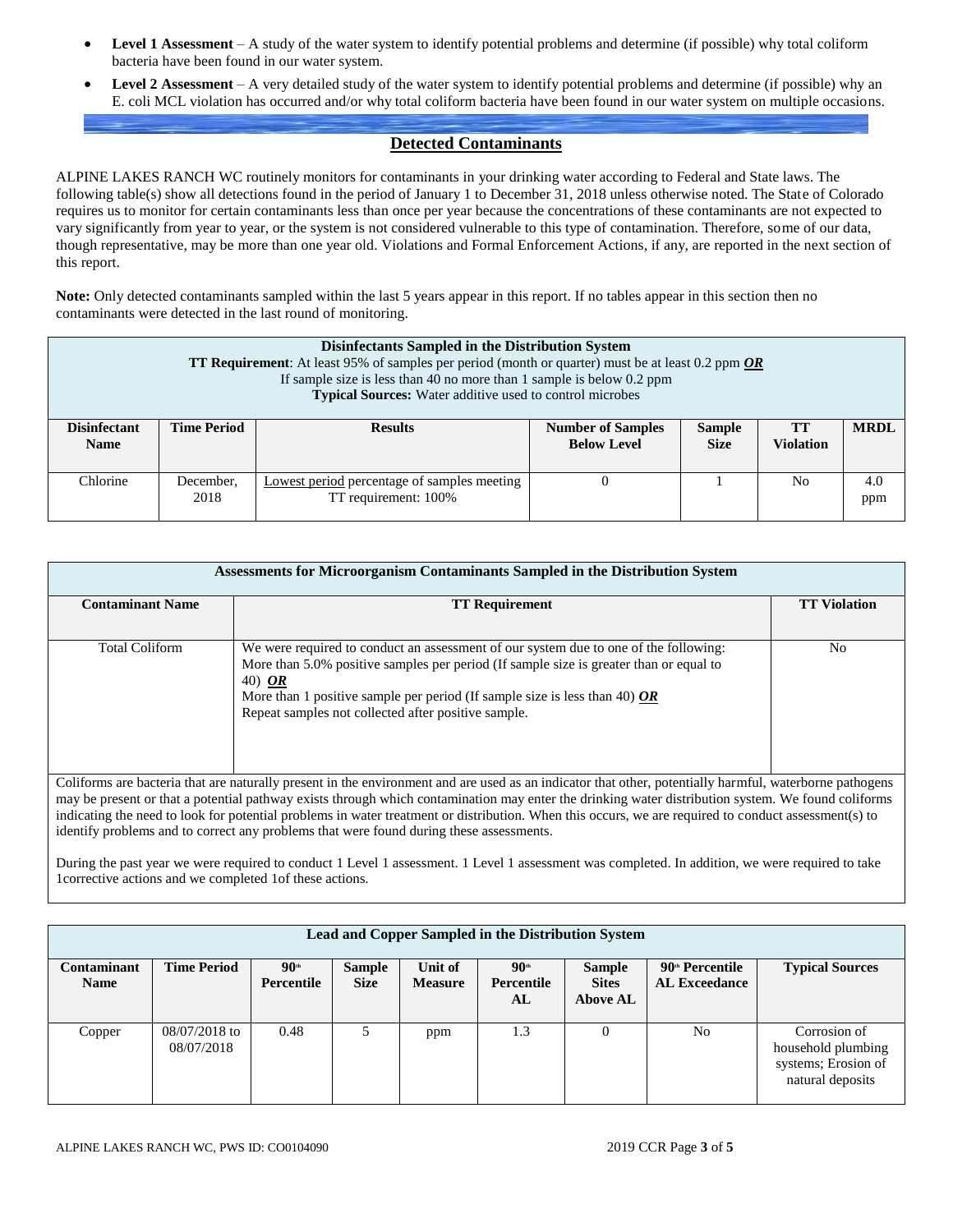| Lead | 08/07/2018 to | 2.L | ppb | IJ | No | Corrosion of        |
|------|---------------|-----|-----|----|----|---------------------|
|      | 08/07/2018    |     |     |    |    | household plumbing  |
|      |               |     |     |    |    | systems; Erosion of |
|      |               |     |     |    |    | natural deposits    |
|      |               |     |     |    |    |                     |

| Disinfection Byproducts Sampled in the Distribution System |      |         |                          |                              |                           |            |             |                         |                                             |  |  |
|------------------------------------------------------------|------|---------|--------------------------|------------------------------|---------------------------|------------|-------------|-------------------------|---------------------------------------------|--|--|
| <b>Name</b>                                                | Year | Average | Range<br>$Low -$<br>High | <b>Sample</b><br><b>Size</b> | Unit of<br><b>Measure</b> | <b>MCL</b> | <b>MCLG</b> | <b>MCL</b><br>Violation | <b>Typical Sources</b>                      |  |  |
| <b>Total Haloacetic Acids</b><br>(HAA5)                    | 2018 | 28.5    | $28.5$ to<br>28.5        |                              | ppb                       | 60         | N/A         | N <sub>0</sub>          | Byproduct of drinking<br>water disinfection |  |  |
| <b>Total Trihalomethanes</b><br>(TTHM)                     | 2018 | 67.9    | $67.9$ to<br>67.9        |                              | ppb                       | 80         | N/A         | N <sub>0</sub>          | Byproduct of drinking<br>water disinfection |  |  |

| Radionuclides Sampled at the Entry Point to the Distribution System                                                                                                                                              |      |         |                          |                              |                           |            |             |                                |                                           |  |
|------------------------------------------------------------------------------------------------------------------------------------------------------------------------------------------------------------------|------|---------|--------------------------|------------------------------|---------------------------|------------|-------------|--------------------------------|-------------------------------------------|--|
| <b>Contaminant Name</b>                                                                                                                                                                                          | Year | Average | Range<br>$Low -$<br>High | <b>Sample</b><br><b>Size</b> | Unit of<br><b>Measure</b> | <b>MCL</b> | <b>MCLG</b> | <b>MCL</b><br><b>Violation</b> | <b>Typical Sources</b>                    |  |
| Gross Alpha                                                                                                                                                                                                      | 2018 | 2.8     | 2.8 to 2.8               |                              | pCi/L                     | 15         | $\Omega$    | N <sub>o</sub>                 | Erosion of natural<br>deposits            |  |
| <b>Combined Radium</b>                                                                                                                                                                                           | 2018 | 0.72    | $0.72$ to<br>0.72        |                              | pCi/L                     | 5          | $\Omega$    | N <sub>o</sub>                 | Erosion of natural<br>deposits            |  |
| Gross Beta Particle<br>Activity                                                                                                                                                                                  | 2015 | 4.23    | 3.7 to 5.2               | 3                            | $pCi/L^*$                 | 50         | $\Omega$    | N <sub>o</sub>                 | Decay of natural and<br>man-made deposits |  |
| *The MCL for Gross Beta Particle Activity is 4 mrem/year. Since there is no simple conversion between mrem/year and pCi/L EPA considers 50<br>pCi/L to be the level of concern for Gross Beta Particle Activity. |      |         |                          |                              |                           |            |             |                                |                                           |  |

| <b>Inorganic Contaminants Sampled at the Entry Point to the Distribution System</b> |      |         |                                 |                              |                           |            |                |                                |                                                                                                                                    |  |  |
|-------------------------------------------------------------------------------------|------|---------|---------------------------------|------------------------------|---------------------------|------------|----------------|--------------------------------|------------------------------------------------------------------------------------------------------------------------------------|--|--|
| Contaminant<br><b>Name</b>                                                          | Year | Average | Range<br>$Low -$<br><b>High</b> | <b>Sample</b><br><b>Size</b> | Unit of<br><b>Measure</b> | <b>MCL</b> | <b>MCLG</b>    | <b>MCL</b><br><b>Violation</b> | <b>Typical Sources</b>                                                                                                             |  |  |
| Barium                                                                              | 2018 | 0.09    | $0.09$ to<br>0.09               |                              | ppm                       | 2          | 2              | N <sub>0</sub>                 | Discharge of drilling wastes;<br>discharge from metal refineries;<br>erosion of natural deposits                                   |  |  |
| Fluoride                                                                            | 2018 | 0.3     | $0.3$ to<br>0.3                 |                              | ppm                       | 4          | $\overline{4}$ | N <sub>0</sub>                 | Erosion of natural deposits; water<br>additive which promotes strong teeth;<br>discharge from fertilizer and<br>aluminum factories |  |  |
| Nitrate                                                                             | 2018 | 0.13    | 0 <sub>to</sub><br>0.31         | 3                            | ppm                       | 10         | 10             | N <sub>0</sub>                 | Runoff from fertilizer use; leaching<br>from septic tanks, sewage; erosion of<br>natural deposits                                  |  |  |

**Secondary Contaminants\*\***

\*\*Secondary standards are non-enforceable guidelines for contaminants that may cause cosmetic effects (such as skin, or tooth discoloration) or